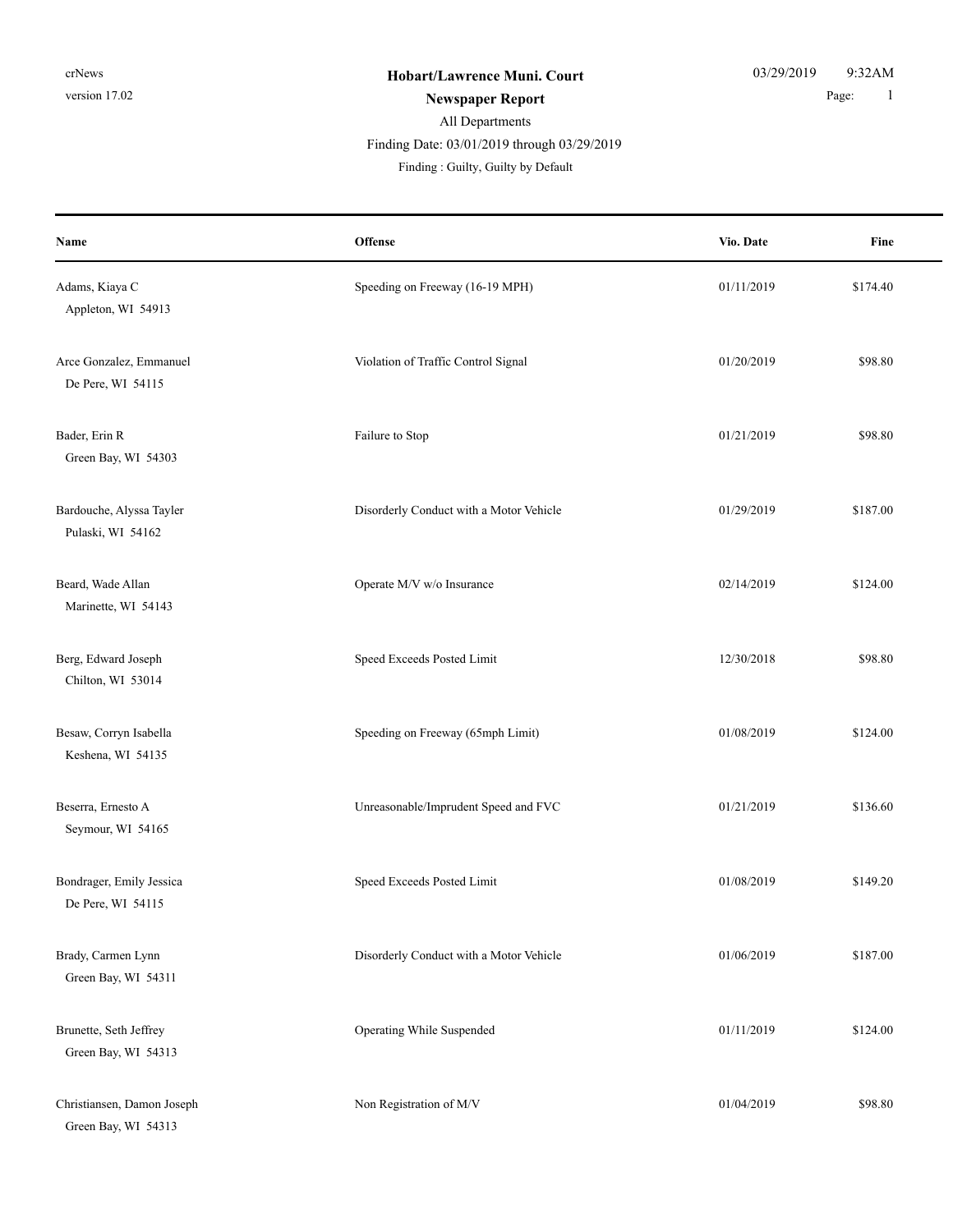### All Departments **Newspaper Report** 2 Finding Date: 03/01/2019 through 03/29/2019

Finding : Guilty, Guilty by Default

| Name                                            | Offense                                 | Vio. Date  | Fine     |
|-------------------------------------------------|-----------------------------------------|------------|----------|
| Cornell, Craig M<br>De Pere, WI 54115           | Speedometer Violations                  | 12/20/2018 | \$275.20 |
| Desotel, Madison Rose<br>Green Bay, WI 54303    | Disorderly Conduct with a Motor Vehicle | 01/06/2019 | \$187.00 |
| Dessart, Matthew John<br>Seymour, WI 54165      | Speed Exceeds Posted Limit              | 01/05/2019 | \$149.20 |
| Diamond, Tessa K<br>Oneida, WI 54155            | Operating M/V Under the Influence       | 12/14/2018 | \$957.50 |
| Diederich, Kathleen Noel<br>Freedom, WI 54913   | Too Fast for Conditions                 | 01/28/2019 | \$136.60 |
| Duclon, Nicholas James<br>Pulaski, WI 54162     | Speeding on Freeway (65mph Limit)       | 01/05/2019 | \$174.40 |
| Fleming, Austin James<br>Sturgeon Bay, WI 54235 | <b>Inattentive Driving</b>              | 01/13/2019 | \$111.40 |
| Gotschika, Michael Alan<br>Appleton, WI 54915   | Automobile Following Too Closely        | 01/03/2019 | \$124.00 |
| Griesbacher, Kyle William<br>Hobart, WI 54155   | Too Fast for Conditions                 | 01/31/2019 | \$136.60 |
| Halasi, Martha Ann<br>Ashwaubenon, WI 54324     | Speed Exceeds Posted Limit              | 01/02/2019 | \$98.80  |
| Hammes, Ryan Jerome<br>Green Bay, WI 54303      | Speeding on Freeway (65mph Limit)       | 01/05/2019 | \$174.40 |
| Hanley, Phillip Francis<br>Oneida, WI 54155     | Speed Exceeds Posted Limit              | 01/03/2019 | \$124.00 |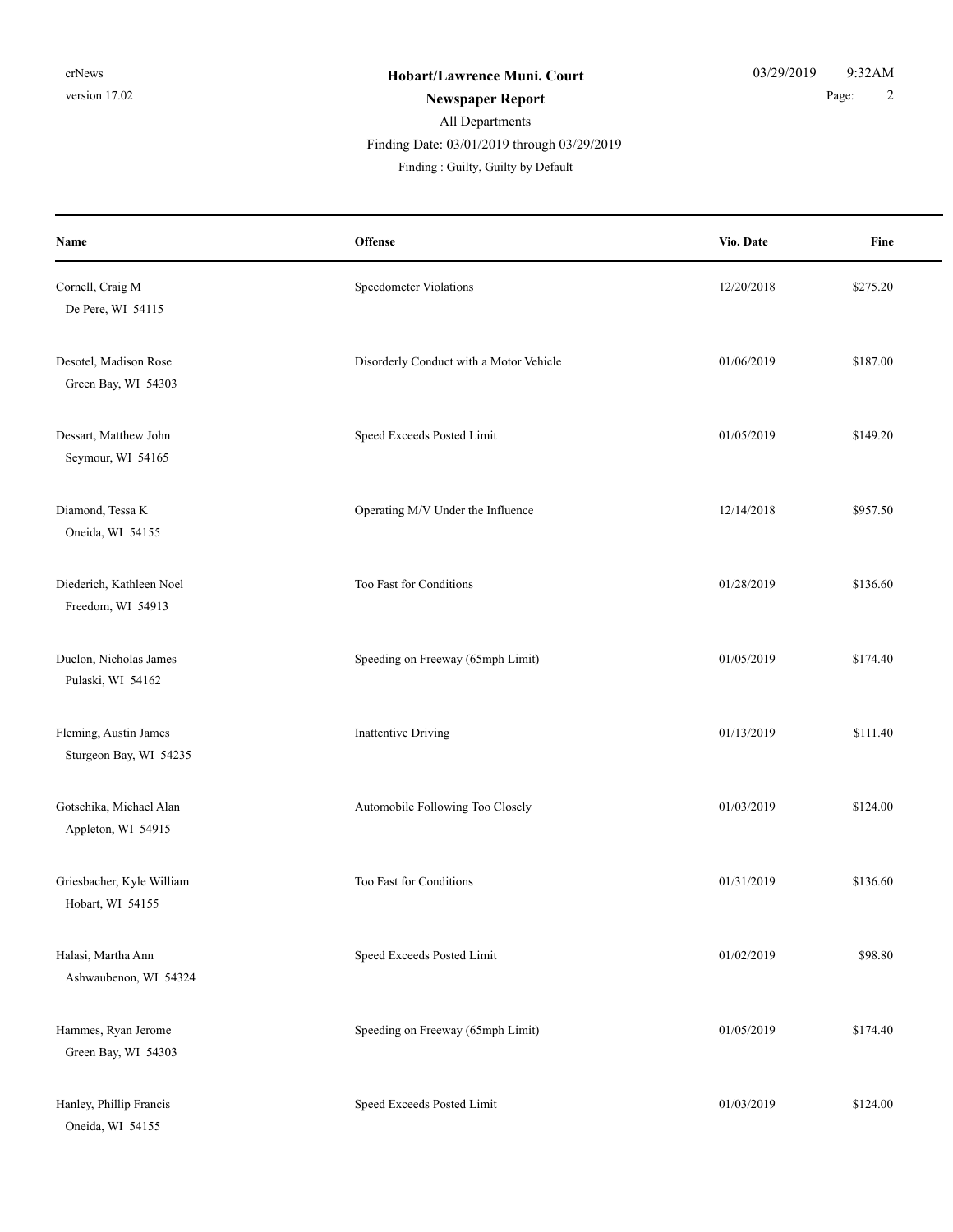#### All Departments **Newspaper Report** 2 and 2 and 2 and 2 and 2 and 2 and 2 and 2 and 2 and 2 and 2 and 2 and 2 and 2 and 2 and 3 and 3 and 3 and 3 and 3 and 3 and 3 and 3 and 3 and 3 and 3 and 3 and 3 and 3 and 3 and 3 and 3 and 3 and 3 and Finding : Guilty, Guilty by Default Finding Date: 03/01/2019 through 03/29/2019

**Offense** Fine **Name Vio. Date** Hill, Sheldon Lashat **11/01/2018** S124.00 Oneida, WI 54155 Israel, Kaitlyn E State Conditions and Too Fast for Conditions 61/28/2019 \$136.60 Green Bay, WI 54301 Jaworski, Forest Hunter Speed Exceeds Posted Limit 01/03/2019 \$149.20 Pulaski, WI 54162 Jaworski, Forest Hunter Operating While Suspended 01/03/2019 \$124.00 Pulaski, WI 54162 Jones, Jason Michael Speeding on Freeway (65mph Limit) 01/21/2019 \$218.50 Pulaski, WI 54162 Kaczrouske, Ryan Michael Speed Exceeds Posted Limit 61/29/2019 \$212.20 Green Bay, WI 54303 Keller, Grace Ann Speed and FVC 12/31/2018 \$136.60 Chilton, WI 53014 Keller, Kimberly Ann Speed Exceeds Posted Limit 01/04/2019 \$98.80 Green Bay, WI 54303 Kleczka, Isiah Hunter **Disorderly Conduct with a Motor Vehicle** 01/25/2019 \$187.00 Seymour, WI 54165 Korth, Nichole Seanne Speedometer Violations 61/14/2019 \$275.20 Pulaski, WI 54162 Krueger, Veronica Jean **Possession of THC** 61/14/2019 \$313.00 Neenah, WI 54956 Lang, Nancy Lee Speed Exceeds Posted Limit 61/12/2019 \$98.80 Hobart, WI 54155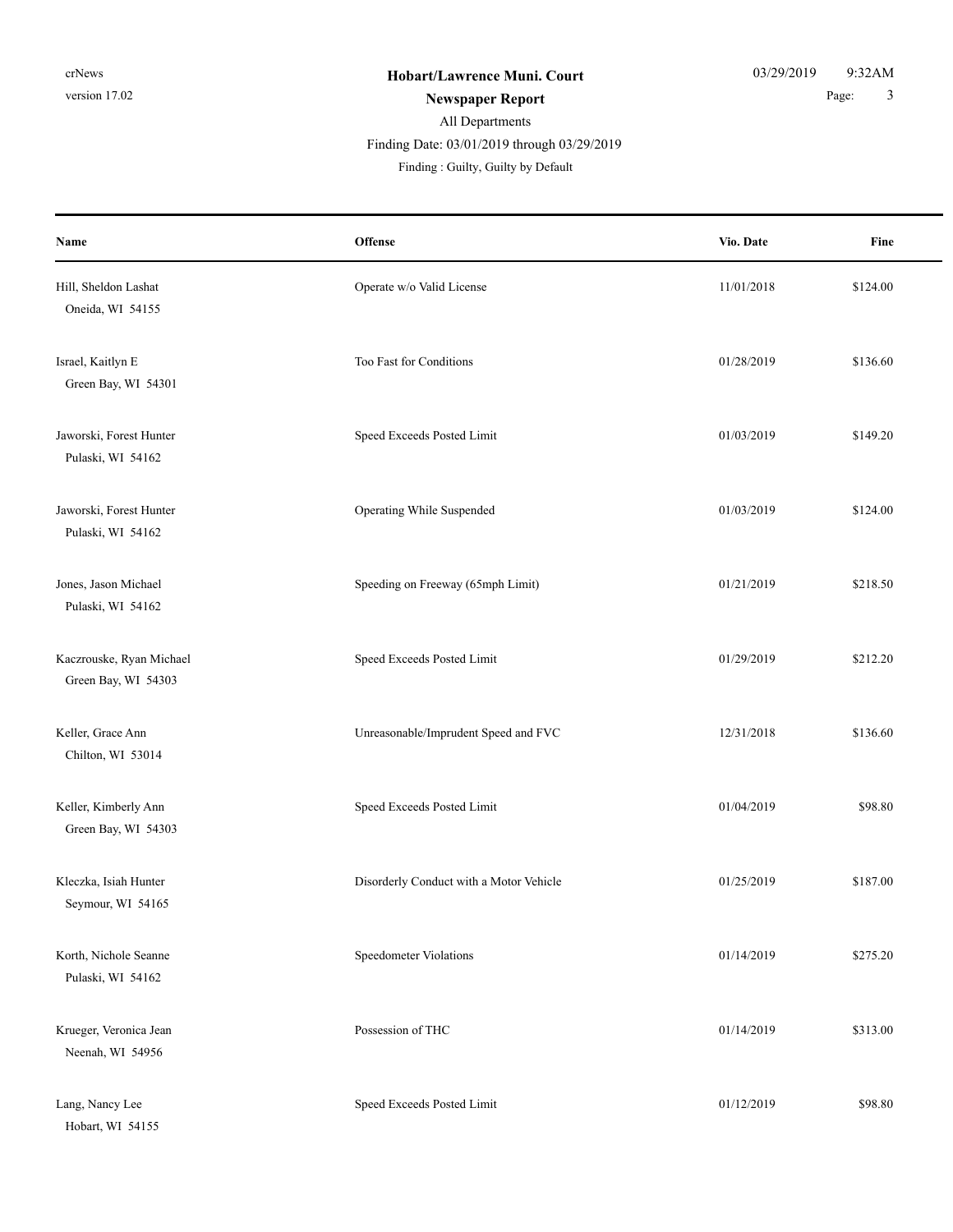### All Departments **Newspaper Report** 2 and 2 and 2 and 2 and 2 and 2 and 2 and 2 and 2 and 2 and 2 and 2 and 2 and 2 and 2 and 2 and 2 and 2 and 2 and 2 and 2 and 2 and 2 and 2 and 2 and 2 and 2 and 2 and 2 and 2 and 2 and 2 and 2 and 2 and Finding : Guilty, Guilty by Default Finding Date: 03/01/2019 through 03/29/2019

| Name                                              | Offense                              | Vio. Date  | Fine     |
|---------------------------------------------------|--------------------------------------|------------|----------|
| Larue, Brandon James<br>Hobart, WI 54155          | <b>Inattentive Driving</b>           | 01/19/2019 | \$111.40 |
| Larue, Brandon James<br>Hobart, WI 54155          | Operate w/o Valid License            | 01/19/2019 | \$124.00 |
| Leary, Laurie E<br>Kaukauna, WI 54130             | Unreasonable/Imprudent Speed and FVC | 01/23/2019 | \$136.60 |
| Lo, Troy C<br>Hobart, WI 54155                    | Failure to Stop                      | 12/20/2018 | \$98.80  |
| Lor, Patshia Treni<br>Green Bay, WI 54311         | Speed Exceeds Posted Limit           | 01/16/2019 | \$124.00 |
| Madosh, Darlene L<br>Shawano, WI 54166            | Speeding on Freeway (70mph Limit)    | 12/08/2018 | \$250.00 |
| Marcantonio, Domenic James<br>Green Bay, WI 54302 | Speed Exceeds Posted Limit           | 01/06/2019 | \$149.20 |
| Maulick, David Scott<br>Appleton, WI 54913        | Speed Exceeds Posted Limit           | 01/05/2019 | \$124.00 |
| Mc Intosh, Dennis L<br>Green Bay, WI 54304        | Speed Exceeds Posted Limit           | 01/06/2019 | \$98.80  |
| Mckean, Samuel Gary<br>Green Bay, WI 54313        | Speeding on Freeway (16-19 MPH)      | 01/10/2019 | \$174.40 |
| Mehojah Jr, Jack Robert<br>Oneida, WI 54155       | Speed Exceeds Posted Limit           | 02/09/2019 | \$149.20 |
| Metoxen, Nicholas<br>De Pere, WI 54115            | Speed Exceeds Posted Limit           | 01/15/2019 | \$98.80  |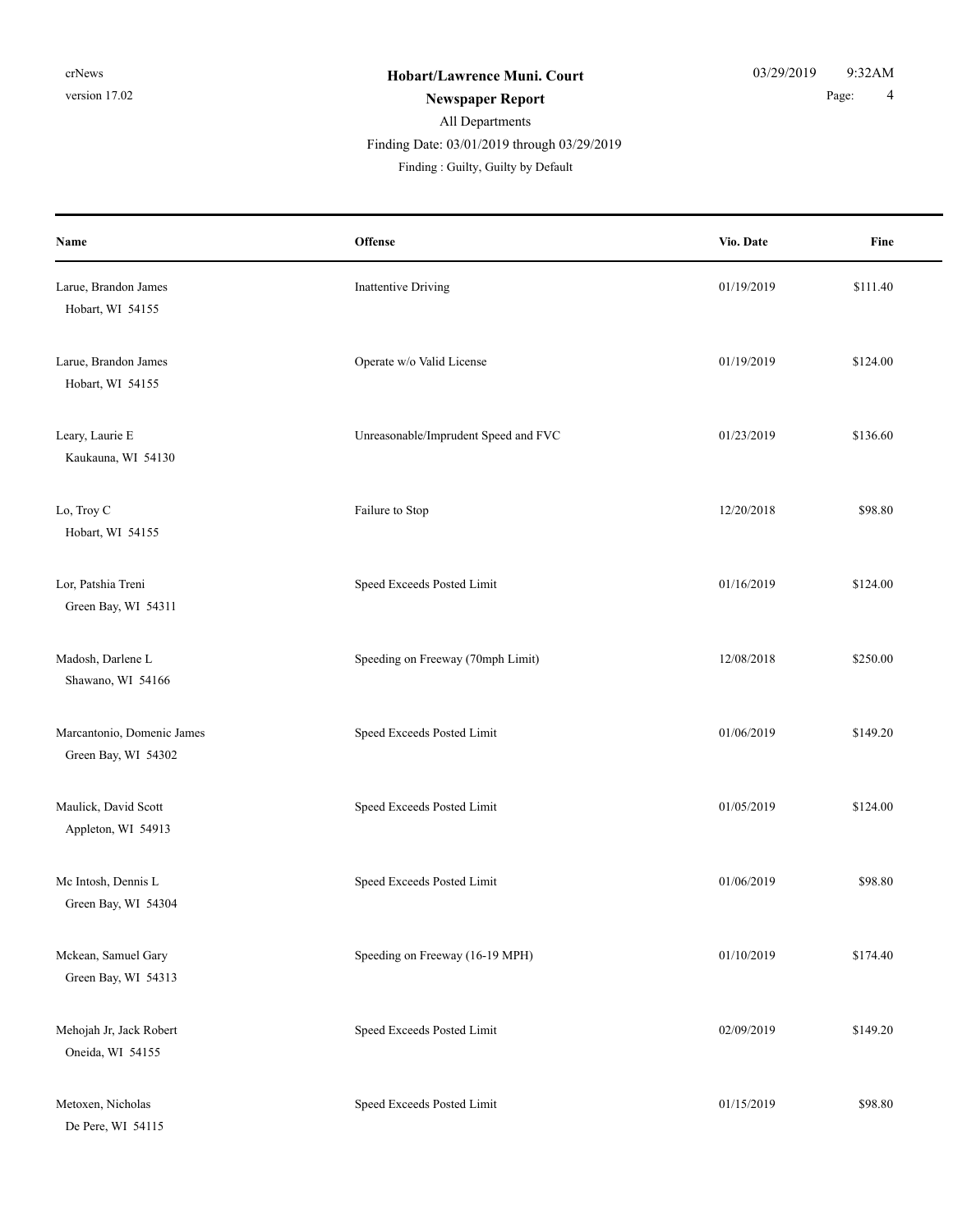### All Departments **Newspaper Report** 5 Finding : Guilty, Guilty by Default Finding Date: 03/01/2019 through 03/29/2019

| Name                                            | Offense                           | Vio. Date  | Fine     |
|-------------------------------------------------|-----------------------------------|------------|----------|
| Meyer, Tyler Scott<br>De Pere, WI 54115         | Speed Exceeds Posted Limit        | 01/06/2019 | \$98.80  |
| Murray, Dakota Marie<br>Green Bay, WI 54301     | <b>Unsafe Lane Deviation</b>      | 02/14/2019 | \$98.80  |
| Neis, Matthew J<br>De Pere, WI 54115            | Speed Exceeds Posted Limit        | 12/10/2018 | \$98.80  |
| Nimmer, Lori Ann<br>Luxemburg, WI 54217         | Speed Exceeds Posted Limit        | 01/04/2019 | \$98.80  |
| Paholke, Alana Claire<br>Bonduel, WI 54107      | Possession of THC                 | 09/28/2018 | \$250.00 |
| Paul, Gary Tuschy<br>Inver Grove Hgts, MN 55076 | Deviating from Lane of Traffic    | 12/28/2018 | \$98.80  |
| Pecho, Brandon Paul<br>Pulaski, WI 54162        | Speeding on Freeway (65mph Limit) | 01/02/2019 | \$174.40 |
| Prey, Perry S<br>Shawano, WI 54166              | Speed Exceeds Posted Limit        | 01/06/2019 | \$124.00 |
| Raddatz-Day, Renee Ann<br>Oneida, WI 54155      | Auto Following Too Closely        | 01/15/2019 | \$124.00 |
| Rhodes, Drew Joseph<br>De Pere, WI 54115        | Too Fast for Conditions           | 01/19/2019 | \$136.60 |
| Smith, Craig A II<br>Green Bay, WI 54311        | Speed Exceeds Posted Limit        | 01/06/2019 | \$98.80  |
| Spice, Bobbie Jo<br>De Pere, WI 54115           | Operate M/V w/o Insurance         | 01/04/2019 | \$124.00 |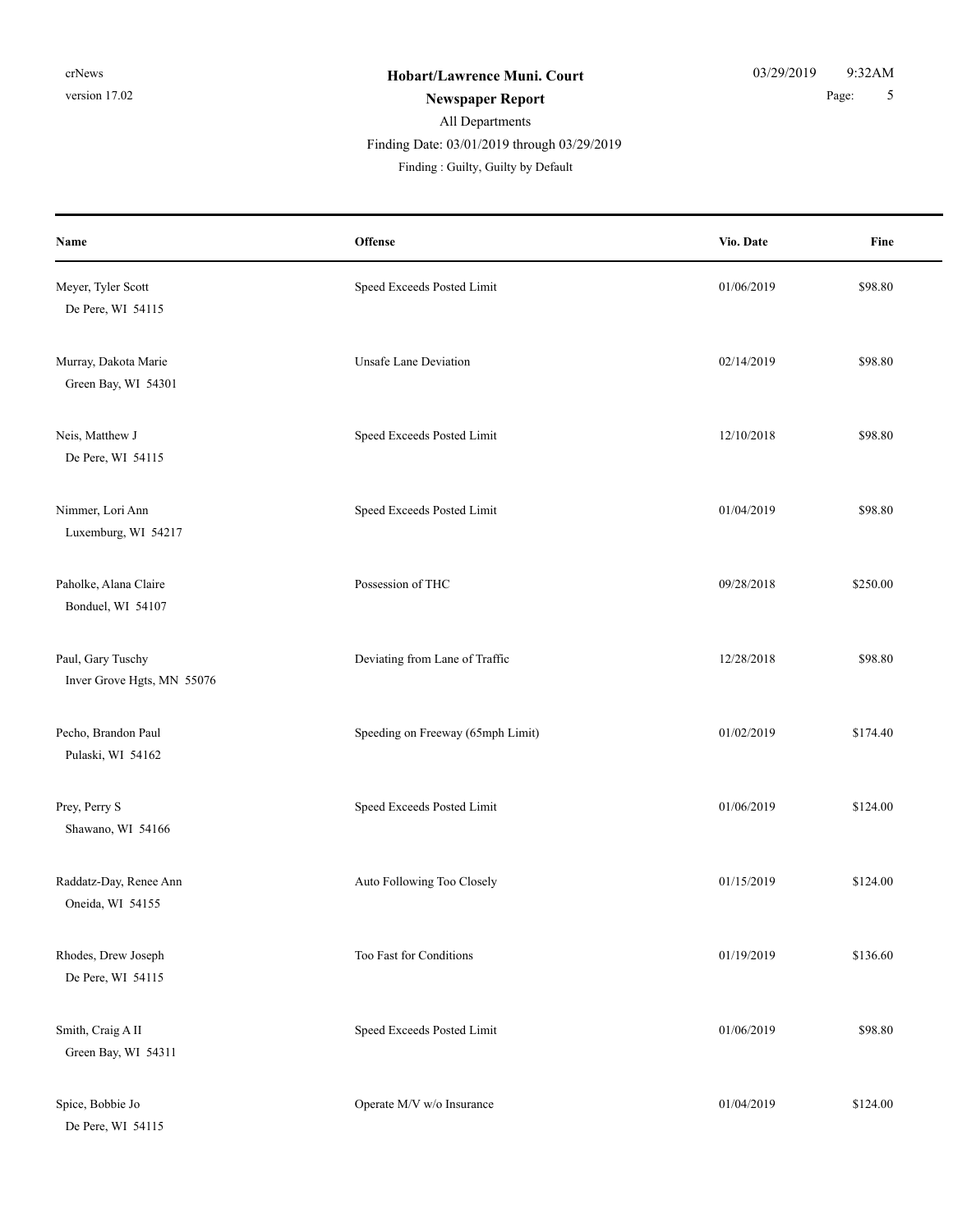# All Departments Finding : Guilty, Guilty by Default Finding Date: 03/01/2019 through 03/29/2019

| Name                                             | Offense                                 | Vio. Date  | Fine     |
|--------------------------------------------------|-----------------------------------------|------------|----------|
| Tease, Ethan Xavier<br>Sobieski, WI 54171        | Disorderly Conduct with a Motor Vehicle | 01/12/2019 | \$187.00 |
| Vah, Rolin Michael<br>Pulaski, WI 54162          | Too Fast for Conditions                 | 01/29/2019 | \$136.60 |
| Vang, Dao<br>Hortonville, WI 54944               | Automobile Following Too Closely        | 01/03/2019 | \$124.00 |
| Vang, Pheng<br>Green Bay, WI 54303               | Speed Exceeds Posted Limit              | 01/07/2019 | \$98.80  |
| Walking Eagle, Shannon Bloom<br>Hobart, WI 54115 | Non Registration of M/V                 | 01/15/2019 | \$98.80  |
| Walking Eagle, Shannon Bloom<br>Hobart, WI 54115 | Operate M/V w/o Insurance               | 01/15/2019 | \$124.00 |
| Walking Eagle, Shannon Bloom<br>Hobart, WI 54115 | Possess Drug Paraphernalia              | 01/15/2019 | \$313.00 |
| Warren, Evan Joseph<br>Pulaski, WI 54162         | Speed Exceeds Posted Limit              | 01/08/2019 | \$98.80  |
| Weber, Dwight Jason<br>Green Bay, WI 54311       | Speed Exceeds Posted Limit              | 01/06/2019 | \$124.00 |
| Williams, Elizabeth Jane<br>Green Bay, WI 54302  | Failure to Yield at Stop Sign           | 02/11/2019 | \$98.80  |
| Wilmes, Cody Scott<br>Deming, NM 88030 7840      | Unreasonable/Imprudent Speed and FVC    | 12/31/2018 | \$136.60 |
| Winkelman, Margaret Ann<br>Oneida, WI 54155      | Non Registration of M/V                 | 02/01/2019 | \$98.80  |